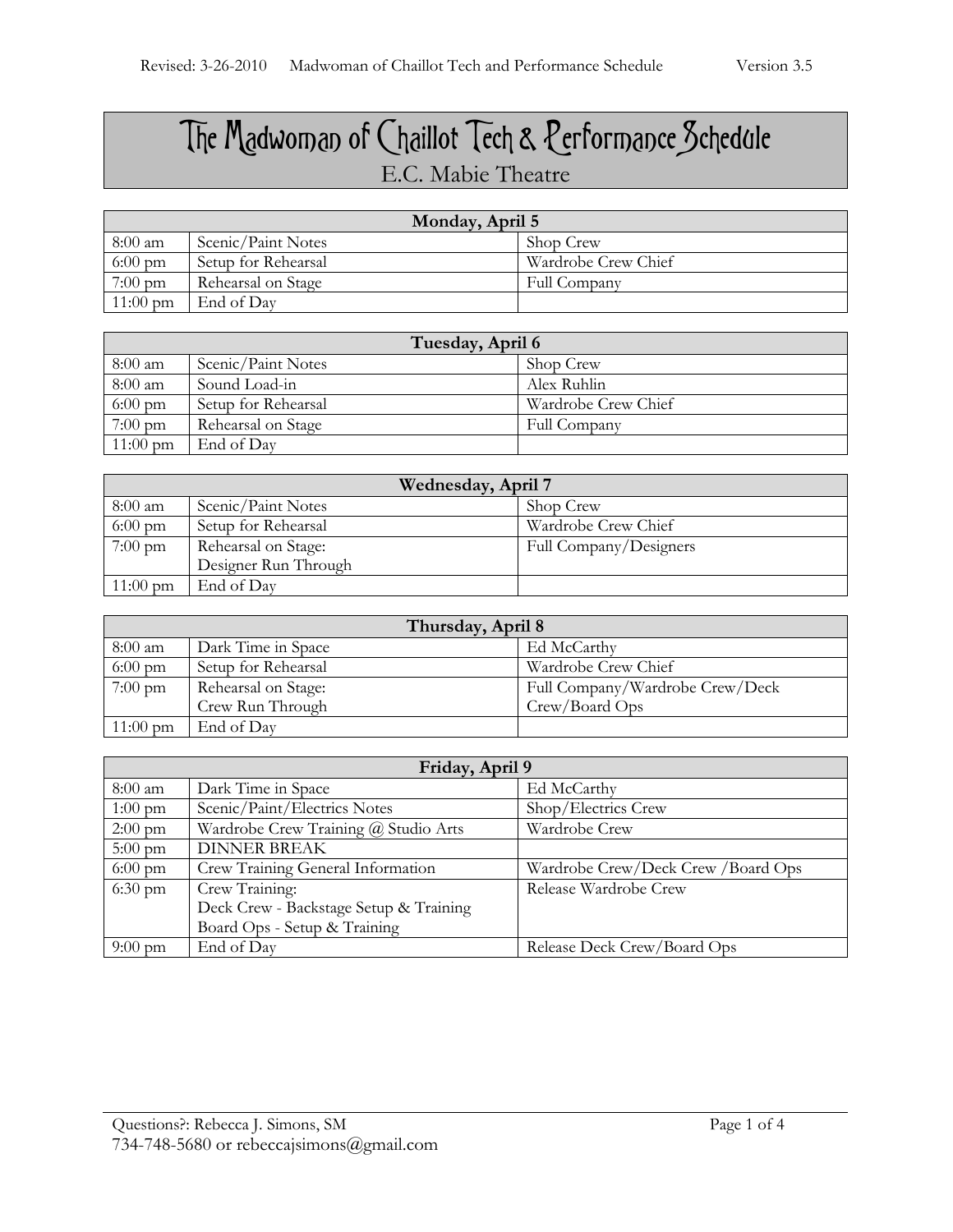| Saturday, April 10 (8 out of 10) |                                        |                                |
|----------------------------------|----------------------------------------|--------------------------------|
| $11:00$ am                       | Begin Preset for Tech                  | Deck & Wardrobe Crew/Board Ops |
| $12:00 \text{ pm}$               | Call to Wardrobe (No Wigs, No Makeup)  | Full Company                   |
| $12:30 \text{ pm}$               | Begin Cue to Cue of Show               | Full Company/Designers         |
| $4:00 \text{ pm}$                | <b>DINNER BREAK</b>                    | Full Company/Crew/Designers    |
| $5:00 \text{ pm}$                | Release Wardrobe Crew                  | Wardrobe Crew                  |
| $5:30 \text{ pm}$                | Prepare to Continue Cue to Cue of Show | Deck Crew                      |
| $6:00 \text{ pm}$                | Continue Cue to Cue of Show            | Full Company/Designers         |
| $10:00 \text{ pm}$               | Production Team Meeting                | Release Actors                 |
| $11:00 \text{ pm}$               | End of Day                             | <b>Release Crew</b>            |

| Sunday, April 11 (8 out of 10) |                                    |                             |
|--------------------------------|------------------------------------|-----------------------------|
| $11:00$ am                     | Begin Preset for Tech              | Deck & Wardrobe Crew        |
| $12:00 \text{ pm}$             | Quick Change Rehearsal             | Full Company/Designers      |
| $1:30 \text{ pm}$              | Continue Tech                      |                             |
| $4:00 \text{ pm}$              | <b>DINNER BREAK</b>                | Full Company/Crew/Designers |
| $5:30 \text{ pm}$              | Prepare to Continue Tech           | Deck & Wardrobe Crew        |
| $6:00 \text{ pm}$              | Call to Wardrobe (Wigs, No Makeup) | Full Company                |
| $6:30 \text{ pm}$              | Continue Tech                      | Full Company/Designers      |
| $10:00 \text{ pm}$             | Production Team Meeting            | Release Actors              |
| $11:00 \text{ pm}$             | End of Day                         | <b>Release Crew</b>         |

| Monday, April 12 (Dress #1) |                                  |                                |
|-----------------------------|----------------------------------|--------------------------------|
| $8:00$ am                   | Scenic/Paint/Electrics Notes TBD | Shop/Electrics Crew            |
| $6:00 \text{ pm}$           | Prep for Dress Rehearsal         | Deck & Wardrobe Crew/Board Ops |
| $7:00 \text{ pm}$           | Call to Wardrobe                 | Full Company                   |
| $7:30 \text{ pm}$           | Dress Rehearsal #1               | Full Company/Designers         |
| $11:00 \text{ pm}$          | Production Team Meeting          | Release Actors                 |
| $12:00 \text{ pm}$          | End of Day                       | Release Crew                   |

| Tuesday, April 13 (Work Day - No Costumes) |                                  |                        |
|--------------------------------------------|----------------------------------|------------------------|
| 8:00 am                                    | Scenic/Paint/Electrics Notes TBD | Shop/Electrics Crew    |
| $6:30 \text{ pm}$                          | Begin Preset for Work Day        | Deck Crew/Board Ops    |
| $7:00 \text{ pm}$                          | Work Tech Notes                  | Full Company/Designers |
| $11:00 \text{ pm}$                         | Production Team Meeting          | Release Actors         |
| $12:00 \text{ pm}$                         | End of Day                       | Release Crew           |

| Wednesday, April 14 (Dress #2) |                                  |                        |
|--------------------------------|----------------------------------|------------------------|
| $8:00$ am                      | Scenic/Paint/Electrics Notes TBD | Shop/Electrics Crew    |
| $6:00 \text{ pm}$              | Prep for Dress Rehearsal         | Wardrobe Crew          |
| $6:30 \text{ pm}$              | Begin Preset for Dress Rehearsal | Deck Crew/Board Ops    |
| $7:00 \text{ pm}$              | Call to Wardrobe                 | Full Company           |
| $7:30 \text{ pm}$              | Dress Rehearsal #2               | Full Company/Designers |
| $11:00 \text{ pm}$             | Production Team Meeting          | Release Actors         |
| $12:00 \text{ pm}$             | End of Day                       | <b>Release Crew</b>    |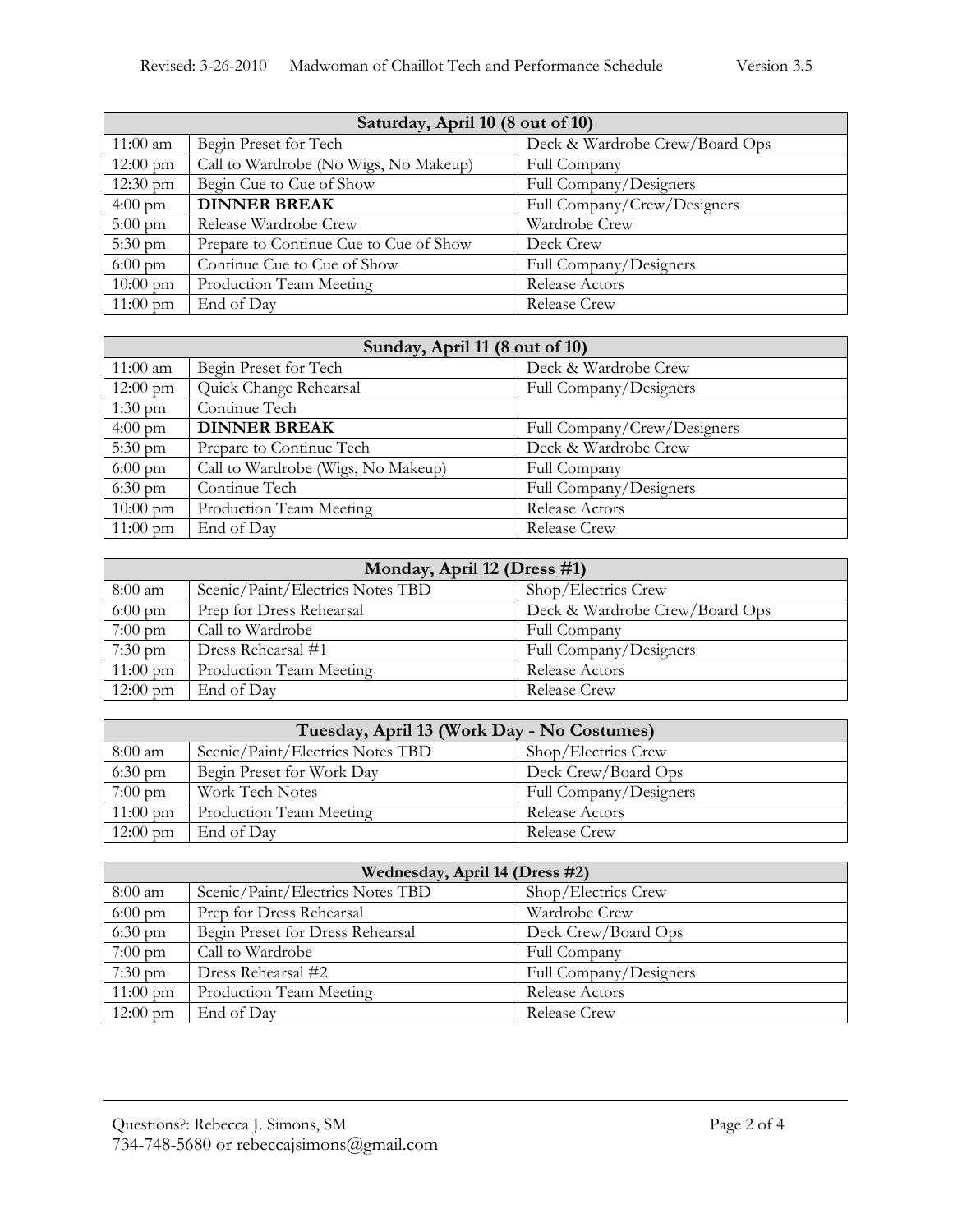| Thursday, April 15 (Dress #3) |                                  |                        |
|-------------------------------|----------------------------------|------------------------|
| 8:00 am                       | Scenic/Paint/Electrics Notes TBD | Shop/Electrics Crew    |
| $6:00 \text{ pm}$             | Prep for Dress Rehearsal         | Wardrobe Crew          |
| $6:30 \text{ pm}$             | Begin Preset for Dress Rehearsal | Deck Crew/Board Ops    |
| $7:30 \text{ pm}$             | Call to Wardrobe                 | Full Company           |
| $8:00 \text{ pm}$             | Dress Rehearsal #3               | Full Company/Designers |
| $11:00 \text{ pm}$            | Production Team Meeting          | Release Actors         |
| $12:00 \text{ pm}$            | End of Day                       | Release Crew           |

| Friday, April 16 (Performance #1) |                                  |                     |
|-----------------------------------|----------------------------------|---------------------|
| 8:00 am                           | Scenic/Paint/Electrics Notes TBD | Shop/Electrics Crew |
| $6:00 \text{ pm}$                 | Prep for Performance             | Costume Crew        |
| $6:30$ pm                         | Begin Preset for Performance #1  | Deck Crew/Board Ops |
| $7:30$ pm                         | Call to Wardrobe                 | Full Company        |
| $8:00 \text{ pm}$                 | Performance #1                   | Full Company        |

| Saturday, April 17 (Performance #2) |                                 |                     |  |
|-------------------------------------|---------------------------------|---------------------|--|
| $6:00 \text{ pm}$                   | Prep for Performance            | Wardrobe Crew       |  |
| $6:30 \text{ pm}$                   | Begin Preset for Performance #2 | Deck Crew/Board Ops |  |
| $7:30 \text{ pm}$                   | Call to Wardrobe                | Full Company        |  |
| $8:00 \text{ pm}$                   | Performance #2                  | Full Company        |  |

| Sunday, April 18 (Performance #3) |                                 |                     |
|-----------------------------------|---------------------------------|---------------------|
| $12:00 \text{ pm}$                | <b>Prep for Performance</b>     | Wardrobe Crew       |
| $12:30 \text{ pm}$                | Begin Preset for Performance #3 | Deck Crew/Board Ops |
| $1:30$ pm                         | Call to Wardrobe                | Full Company        |
| $2:00 \text{ pm}$                 | Performance #3                  | Full Company        |

| Monday, April 19 |     |  |  |
|------------------|-----|--|--|
|                  | T/T |  |  |
|                  |     |  |  |

| pril 20<br>Tuesday,<br>$\cdot$ $\cdot$ |                                                                                          |  |  |
|----------------------------------------|------------------------------------------------------------------------------------------|--|--|
|                                        | $T^*$<br>the contract of the contract of the contract of the contract of the contract of |  |  |

| Wednesday, April 21 (Performance #4) |                                 |                     |  |
|--------------------------------------|---------------------------------|---------------------|--|
| $6:00 \text{ pm}$                    | Prep for Performance            | Wardrobe Crew       |  |
| $6:30 \text{ pm}$                    | Begin Preset for Performance #4 | Deck Crew/Board Ops |  |
| $7:30 \text{ pm}$                    | Call to Wardrobe                | Full Company        |  |
| $8:00 \text{ pm}$                    | Performance #4                  | Full Company        |  |

| Thursday, April 22 (Performance #5) |                                 |                     |  |
|-------------------------------------|---------------------------------|---------------------|--|
| $6:00 \text{ pm}$                   | Prep for Performance            | Wardrobe Crew       |  |
| $6:30 \text{ pm}$                   | Begin Preset for Performance #5 | Deck Crew/Board Ops |  |
| $7:30 \text{ pm}$                   | Call to Wardrobe                | Full Company        |  |
| $8:00 \text{ pm}$                   | Performance #5                  | Full Company        |  |